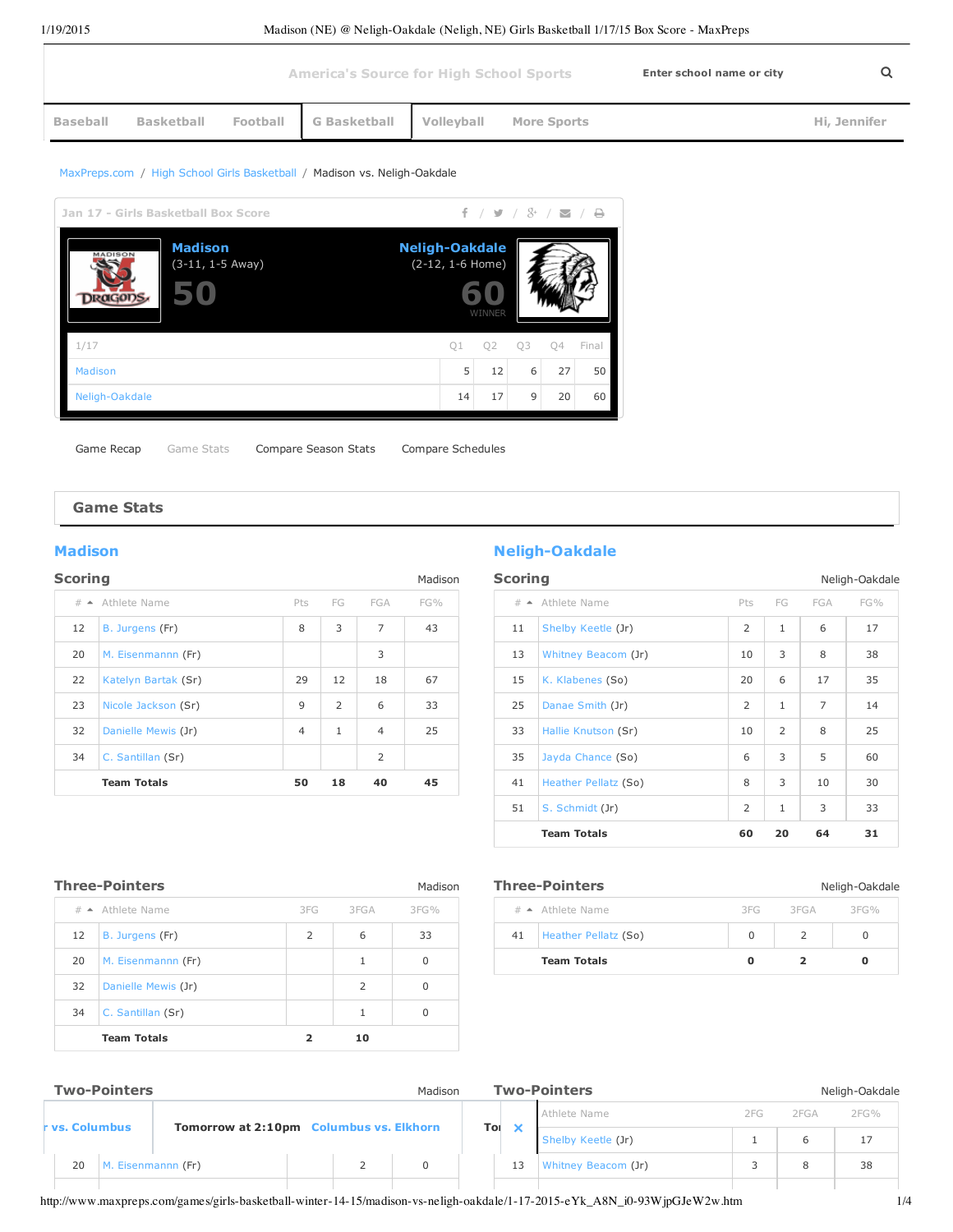### 1/19/2015 Madison (NE) @ Neligh-Oakdale (Neligh, NE) Girls Basketball 1/17/15 Box Score - MaxPreps

|    | <b>Team Totals</b>  |               | 30 | 53 |
|----|---------------------|---------------|----|----|
| 34 | C. Santillan (Sr)   |               |    |    |
| 32 | Danielle Mewis (Jr) |               |    | 50 |
| 23 | Nicole Jackson (Sr) | $\mathcal{P}$ | 6  | 33 |
| 22 | Katelyn Bartak (Sr) | 12            | 18 | 67 |

| 15 | K. Klabenes (So)     | 6              | 17 | 35 |
|----|----------------------|----------------|----|----|
| 25 | Danae Smith (Jr)     | 1              | 7  | 14 |
| 33 | Hallie Knutson (Sr)  | $\overline{2}$ | 8  | 25 |
| 35 | Jayda Chance (So)    | 3              | 5  | 60 |
| 41 | Heather Pellatz (So) | 3              | 8  | 38 |
| 51 | S. Schmidt (Jr)      | 1              | 3  | 33 |
|    | <b>Team Totals</b>   | 20             | 62 | 32 |

|    | <b>Free Throws</b>  |                |                | Madison      | Free 1          |
|----|---------------------|----------------|----------------|--------------|-----------------|
|    | $\#$ Athlete Name   | FT.            | <b>FTA</b>     | $FT\%$       | $#$ $\triangle$ |
| 15 | Paola Landino (Sr)  |                | 2              | $\mathbf{0}$ | 11              |
| 22 | Katelyn Bartak (Sr) | 5              | 9              | 56           | 13              |
| 23 | Nicole Jackson (Sr) | 5              | 8              | 63           | 15              |
| 32 | Danielle Mewis (Jr) | $\overline{2}$ | $\overline{2}$ | 100          | 25              |
| 44 | Lissette Tello (Jr) |                | 2              | $\mathbf{0}$ | 33              |
|    | <b>Team Totals</b>  | 12             | 23             |              | 35              |

| <b>Free Throws</b><br>Neligh-Oakdale |                            |                |                |             |
|--------------------------------------|----------------------------|----------------|----------------|-------------|
|                                      | $# \triangle$ Athlete Name | FT.            | <b>FTA</b>     | $FT\%$      |
| 11                                   | Shelby Keetle (Jr)         | $\Omega$       | $\overline{2}$ | $\mathbf 0$ |
| 13                                   | Whitney Beacom (Jr)        | $\overline{4}$ | 5              | 80          |
| 15                                   | K. Klabenes (So)           | 8              | 14             | 57          |
| 25                                   | Danae Smith (Jr)           | $\mathbf 0$    | 1              | $\mathbf 0$ |
| 33                                   | Hallie Knutson (Sr)        | 6              | $\overline{7}$ | 86          |
| 35                                   | Jayda Chance (So)          | $\mathbf 0$    | $\mathbf{1}$   | $\mathbf 0$ |
| 41                                   | Heather Pellatz (So)       | $\overline{2}$ | $\overline{2}$ | 100         |
| 51                                   | S. Schmidt (Jr)            | $\Omega$       | $\mathbf{1}$   | $\mathbf 0$ |
|                                      | <b>Team Totals</b>         | 20             | 33             | 61          |

|                          | <b>Rebs, Asst, Steals and TOs</b> |              |                |                |                |              | Madison        | Rebs,           |
|--------------------------|-----------------------------------|--------------|----------------|----------------|----------------|--------------|----------------|-----------------|
| $\#$<br>$\blacktriangle$ | Athlete Name                      | Off          | Def            | Tot Reb        | Ast            | Stls         | TO             | $#$ $\triangle$ |
| 12                       | B. Jurgens (Fr)                   |              | $\overline{4}$ | $\overline{4}$ | $\overline{4}$ | $\mathbf{1}$ | $\overline{2}$ | 11              |
| 14                       | Betcy Saldana (Fr)                |              |                |                |                | $\mathbf{1}$ | 5              | 13              |
| 15                       | Paola Landino (Sr)                | $\mathbf{1}$ | $\mathbf{1}$   | $\overline{2}$ |                |              | $\mathbf{1}$   | 15              |
| 20                       | M. Eisenmannn (Fr)                |              |                |                |                | $\mathbf{1}$ | 15             | 25              |
| 22                       | Katelyn Bartak (Sr)               | 8            | $\overline{7}$ | 15             |                | 6            | $\overline{4}$ | 33              |
| 23                       | Nicole Jackson (Sr)               |              | 3              | 3              |                | 3            | 6              | 35              |
| 24                       | Carmen Paniagua (Sr)              |              |                |                |                |              | $\mathbf{1}$   | 41              |
| 32                       | Danielle Mewis (Jr)               |              | $\overline{4}$ | $\overline{4}$ | $\mathbf{1}$   |              | 9              | 51              |
| 34                       | C. Santillan (Sr)                 |              | $\mathbf{1}$   | $\mathbf{1}$   |                | $\mathbf{1}$ | 3              |                 |
| 44                       | Lissette Tello (Jr)               | $\mathbf{1}$ | $\mathbf{1}$   | $\overline{2}$ |                |              | $\mathbf{1}$   |                 |
|                          | <b>Team Totals</b>                | 10           | 21             | 31             | 5              | 13           | 47             |                 |

|  |                            | <b>Rebs, Asst, Steals and TOs</b> |  |                             | Neligh-Oakdale |  |
|--|----------------------------|-----------------------------------|--|-----------------------------|----------------|--|
|  | $# \triangle$ Athlete Name |                                   |  | Off Def Tot Reb Ast Stls TO |                |  |

|    | $\#$ Athlete Name    | Off            | Def            | Tot Reb        | Ast            | Stls           | TO.            |
|----|----------------------|----------------|----------------|----------------|----------------|----------------|----------------|
| 11 | Shelby Keetle (Jr)   | $\mathbf{1}$   | $\overline{2}$ | 3              | $\overline{2}$ | $\overline{4}$ | 5              |
| 13 | Whitney Beacom (Jr)  | $\mathbf{1}$   | $\overline{2}$ | 3              | $\overline{2}$ | $\mathbf{1}$   | $\overline{4}$ |
| 15 | K. Klabenes (So)     | 5              | $\mathbf{1}$   | 6              | $\overline{4}$ | $\overline{7}$ | $\overline{7}$ |
| 25 | Danae Smith (Jr)     | $\mathbf{1}$   | $\mathbf{1}$   | $\overline{2}$ | $\Omega$       | 1              | $\overline{4}$ |
| 33 | Hallie Knutson (Sr)  | 3              | $\overline{7}$ | 10             | 2              | 5              | $\overline{2}$ |
| 35 | Jayda Chance (So)    | $\overline{2}$ | $\Omega$       | $\overline{2}$ | $\overline{2}$ | 5              | 6              |
| 41 | Heather Pellatz (So) | $\Omega$       | $\overline{4}$ | $\overline{4}$ | $\mathbf{1}$   | 6              | 6              |
| 51 | S. Schmidt (Jr)      | $\overline{2}$ | $\mathbf{1}$   | 3              | $\Omega$       | 0              | $\overline{4}$ |
|    | <b>Team Totals</b>   | 15             | 18             | 33             | 13             | 29             | 38             |

### **Blocks, Charges and Fouls** Madison

|    | # ▲ Athlete Name     | <b>Blk</b>     | Defl | Chrg | PF             | TF | $#$ $\triangleq$ |
|----|----------------------|----------------|------|------|----------------|----|------------------|
| 12 | B. Jurgens (Fr)      |                |      |      | 3              |    | 11               |
| 15 | Paola Landino (Sr)   |                |      |      | 5              |    | 13               |
| 20 | M. Eisenmannn (Fr)   |                |      |      | 5              |    | 15               |
| 22 | Katelyn Bartak (Sr)  | $\overline{4}$ |      |      | 3              |    | 25               |
| 23 | Nicole Jackson (Sr)  |                |      |      | 1              |    | 33               |
| 24 | Carmen Paniagua (Sr) |                |      |      | 1              |    | 35               |
| 32 | Danielle Mewis (Jr)  |                |      |      | $\overline{2}$ |    | 41               |
| 34 | C. Santillan (Sr)    |                |      |      | $\overline{4}$ |    | 51               |
| 44 | Lissette Tello (Jr)  | 1              |      |      | 1              |    |                  |
|    |                      |                |      |      |                |    |                  |

### **Blocks, Charges and Fouls** Neligh-Oakdale

| $#$ $\triangle$ | Athlete Name         | <b>BIK</b> | Defl           | Chrg     | PF             | TF          |
|-----------------|----------------------|------------|----------------|----------|----------------|-------------|
| 11              | Shelby Keetle (Jr)   | 0          | $\mathbf{1}$   | $\Omega$ | 3              | $\Omega$    |
| 13              | Whitney Beacom (Jr)  | 0          | $\mathbf{1}$   | 0        | 3              | $\mathbf 0$ |
| 15              | K. Klabenes (So)     | 0          | $\overline{4}$ | $\Omega$ | $\overline{4}$ | $\Omega$    |
| 25              | Danae Smith (Jr)     | 0          | $\mathbf{1}$   | 0        | $\overline{4}$ | $\Omega$    |
| 33              | Hallie Knutson (Sr)  | 0          | 5              | 0        | 3              | $\Omega$    |
| 35              | Jayda Chance (So)    | $\Omega$   | $\overline{4}$ | $\Omega$ | 3              | $\Omega$    |
| 41              | Heather Pellatz (So) | 0          | $\overline{7}$ | 0        | 3              | $\Omega$    |
| 51              | S. Schmidt (Jr)      | 0          | $\mathbf{1}$   | $\Omega$ | 0              | $\Omega$    |
|                 | <b>Team Totals</b>   | 0          | 24             | 0        | 23             | о           |

http://www.maxpreps.com/games/girls-basketball-winter-14-15/madison-vs-neligh-oakdale/1-17-2015-eYk\_A8N\_i0-93WjpGJeW2w.htm 2/4